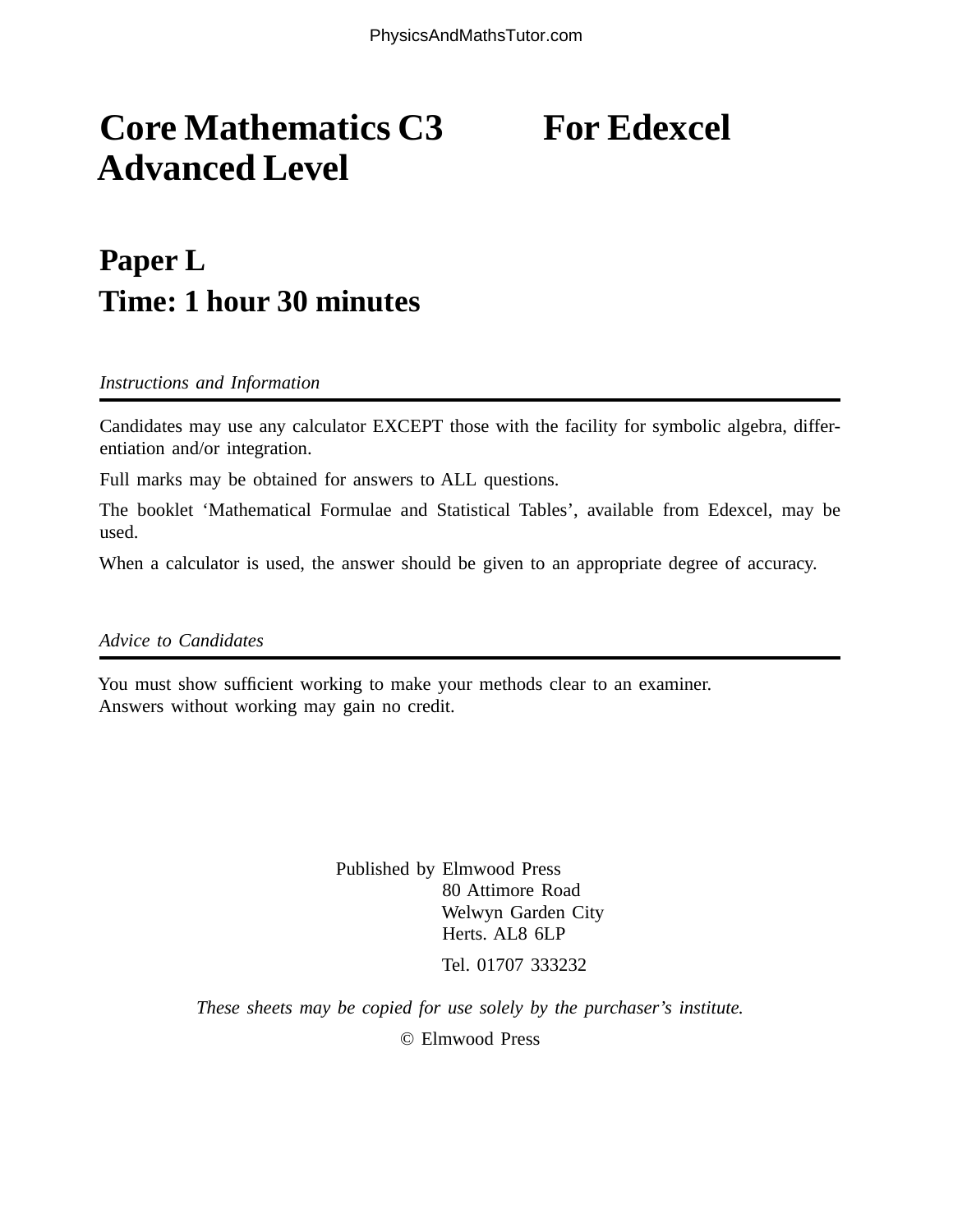### **1.** Express

$$
\frac{x}{x^2 - 9} - \frac{1}{x^2 - 4x + 3}
$$

as a single fraction in its simplest form. **(6)**

#### **2.** The function f is given by

$$
f: x \mapsto e^{2x+3}, \qquad x \in \mathbb{R}.
$$

- (*a*) Find the exact value of ff(0).  $(2)$
- (*b*) Find an expression for  $f^{-1}(x)$ . **(3)**
- (*c*) Write down the domain of  $f^{-1}$ . **(1)**
- **3.** Given that

$$
x = \ln(y^2 + 4),
$$
  
show that 
$$
\frac{dy}{dx} = \frac{y}{2} + \frac{2}{y}.
$$
 (6)

 $f(x) = \ln x - 3x + 5, \quad x > 0$ 

(*a*) Show that there is a root  $\alpha$  of  $f(x) = 0$  in the interval [1, 2]. **(2)** 

The root  $\alpha$  is to be estimated using the iterative formula

$$
x_{n+1} = \frac{1}{3} (\ln x_n + 5), \quad x_0 = 2.
$$

(*b*) Calculate the values of  $x_1, x_2, x_3$  and  $x_4$  giving your answers to 4 significant figures. **(3)** 

- 
- (*c*) Prove that  $\alpha$  is 1.876, to 4 significant figures. (2)

**5.** (*a*) Given that  $y = \tan x + \sin 2x$ , find the value of dy  $rac{\mathrm{dy}}{\mathrm{dx}}$  at  $x = \frac{\pi}{4}$  $(4)$ 

(*b*) Find the equation of the tangent to the curve at the point where  $x = \frac{\pi}{4}$  $(3)$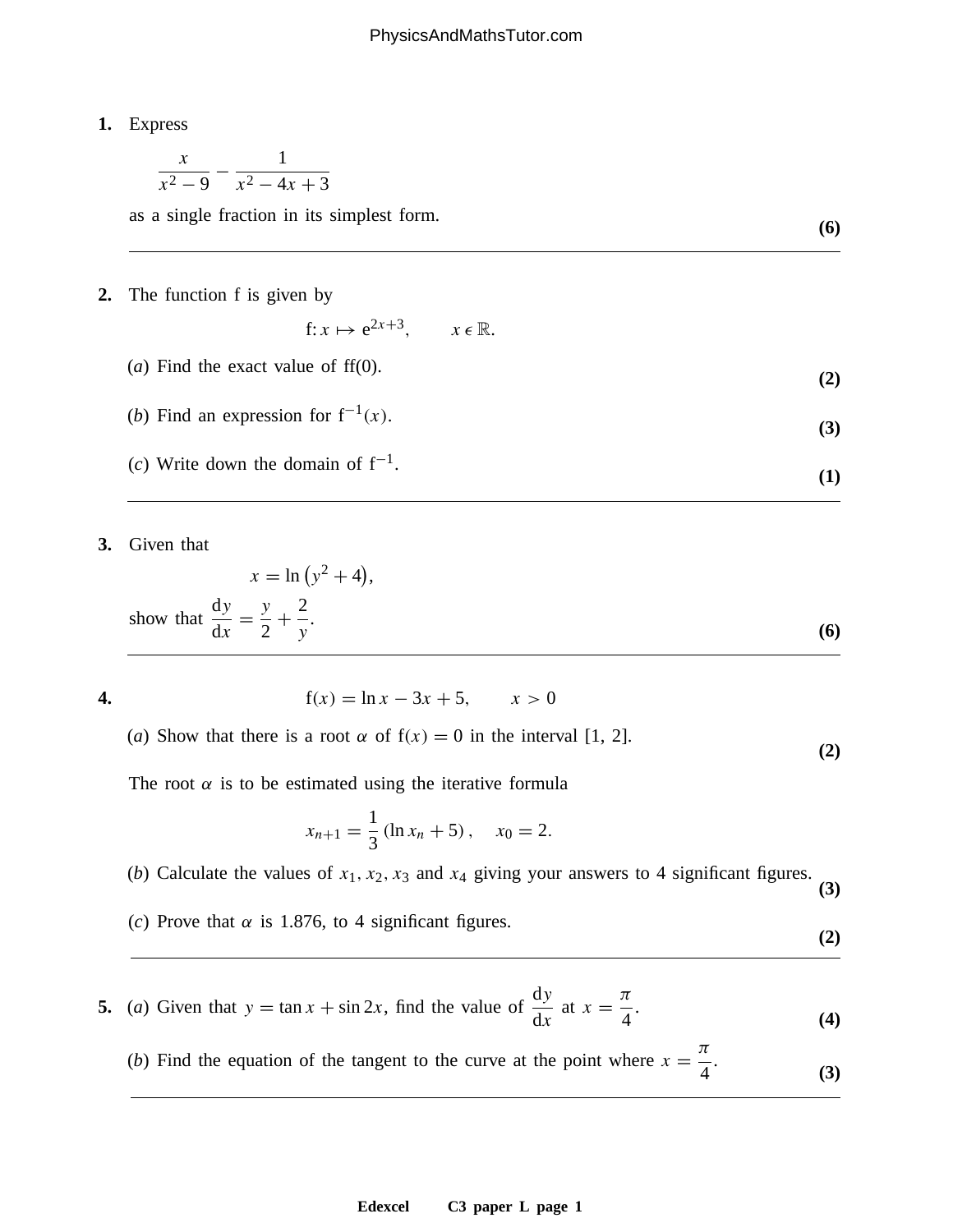**6.** (*a*) Prove that

$$
\sin 2\theta \equiv \frac{2 \tan \theta}{1 + \tan^2 \theta}.
$$
\n(4)

(*b*) Hence solve the equation

$$
\tan \theta (4 - \tan \theta) = 1, \quad 0 < \theta < \frac{\pi}{2}.\tag{5}
$$



Figure 1 shows a sketch of the curve with the equation  $y = f(x)$ ,  $x \in \mathbb{R}$ . The curve has a maximum point at  $(3, -1)$  and meets the *y*-axis at the point A  $(0, 0.125)$ . The lines  $x = 2$ ,  $x = 4$  and the *x* axis are asymptotes to the curve as shown in Fig. 1. On a separate diagram sketch the graphs of

$$
(a) \quad y = |4\mathbf{f}(x)| \tag{5}
$$

(b) 
$$
y = f(x+3)
$$
 (4)

In each case show clearly

- (i) the coordinates of any points at which the curve has a maximum or minimum point,
- (ii) how the curve approaches the asymptotes of the curve,
- (iii) the coordinates of A.